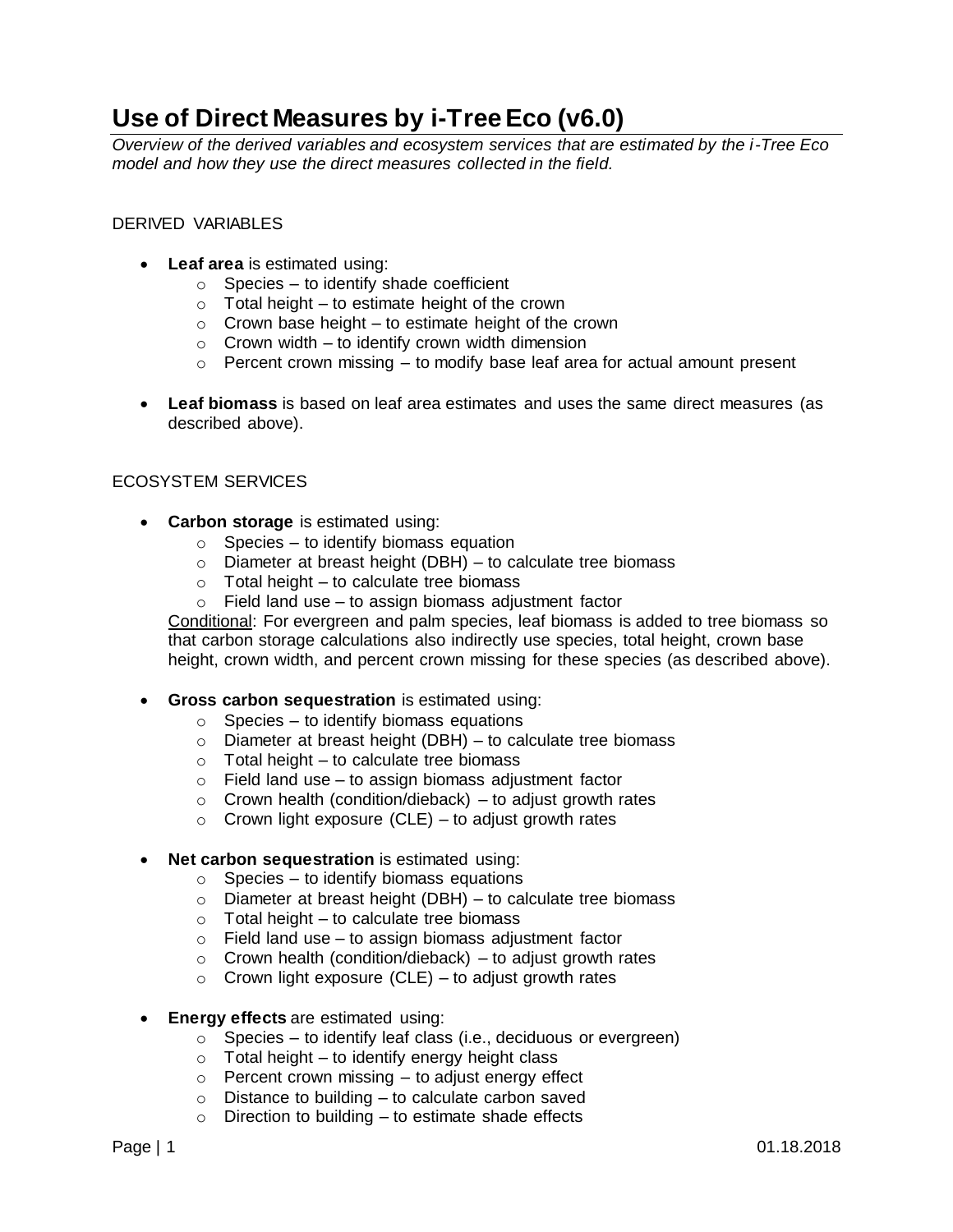- $\circ$  Percent tree cover to determine climate effects
- o Percent building cover to determine climate effects
- **Air pollution removal attributed to trees** is estimated using:
	- o Percent tree cover

Indirect: Air pollution removal estimates use leaf area index (LAI) and percent evergreen which are derived by the Eco model. LAI is estimated using leaf area and thus air pollution removal is indirectly estimated from species, total height, crown base height, crown width, and percent crown missing (as described above). Percent evergreen is estimated based on the amount of leaf area that is contributed by evergreen species.

- **Air pollution removal attributed to maintained grass, unmaintained grass, and herbaceous ground cover** is estimated using:
	- $\circ$  Percent cover for maintained grass, unmaintained grass, and herbaceous ground cover combined

Indirect: Air pollution removal estimates use leaf area index (LAI) which is derived by the Eco model. LAI combined for maintained grass, unmaintained grass, and herbaceous is estimated using State-based annual LAI adjusted by percent cover and thus air pollution removal is indirectly estimated from percent cover.

• **Avoided runoff** is estimated using:

o Percent tree cover

Indirect: Avoided runoff estimates use leaf area index (LAI) which is derived by the Eco model. LAI is estimated using leaf area and thus avoided runoff is indirectly estimated from species, total height, crown base height, crown width, and percent crown missing (as described above).

- **Transpiration** is estimated using:
	- o *NO DIRECT MEASURES*

Indirect: Transpiration estimates use leaf area index (LAI) which is derived by the Eco model. LAI is estimated using leaf area and thus transpiration is indirectly estimated from species, total height, crown base height, crown width, and percent crown missing (as described above).

• **VOC emissions** are estimated using:

 $\circ$  Species – to inform genus and base VOC emission rates Indirect: VOC emission estimates use leaf biomass which is derived by the Eco model. Leaf biomass is estimated using leaf area and thus VOC emissions are indirectly estimated from species, total height, crown base height, crown width, and percent crown missing (as described above).

- **Compensatory value** is estimated using:
	- $\circ$  Species to assign species specific factors and taxonomic class
	- $\circ$  Diameter at breast height (DBH) to calculate trunk size
	- o Field land use to determine location factor
	- $\circ$  Crown health (condition/dieback) to adjust value
- **UV effects** are estimated using:
	- $\circ$  Percent tree cover to determine the amount of canopy cover
- **Wildlife suitability** is estimated using:
	- o Diameter at breast height (DBH)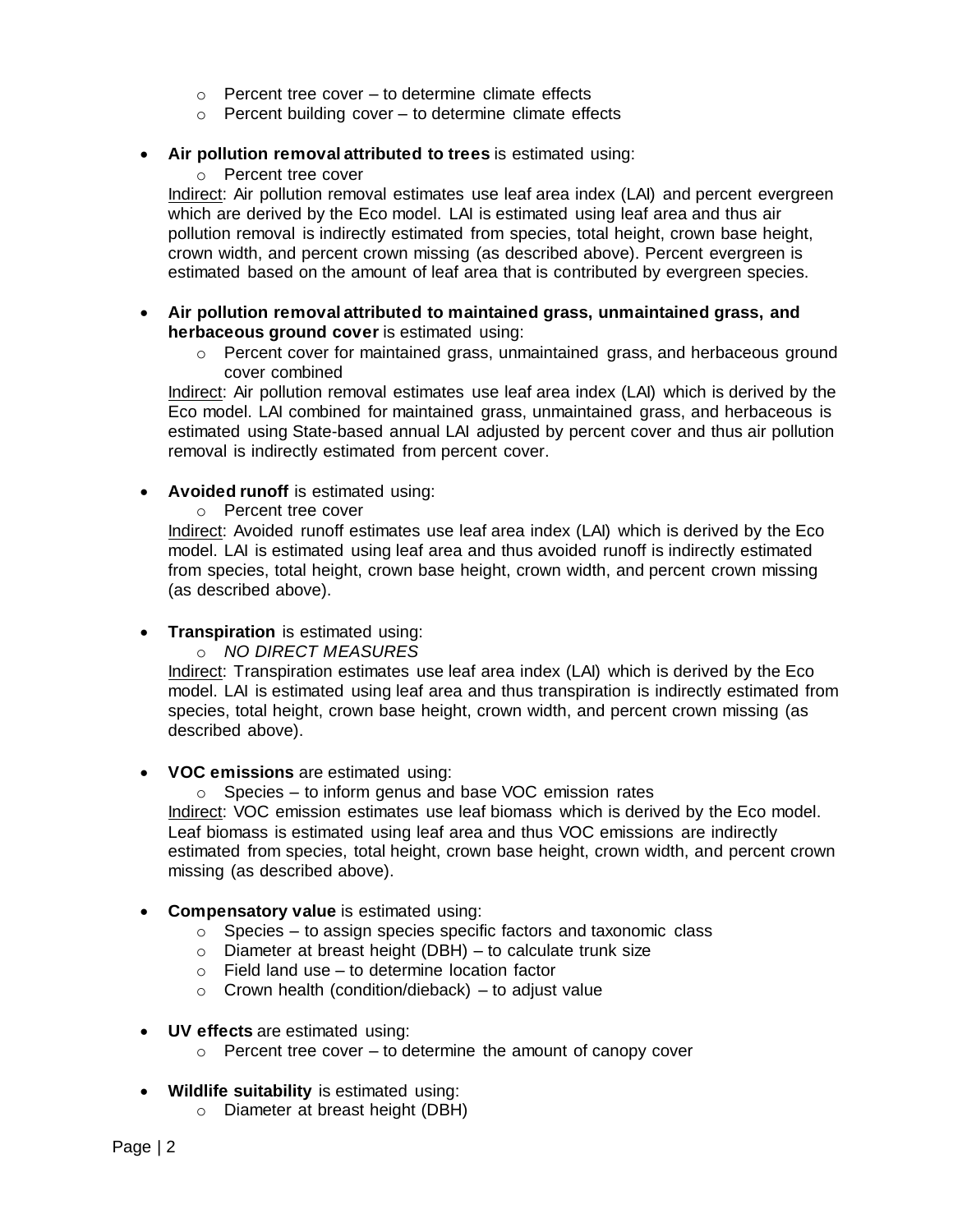- o Total height
- o Crown health (condition/dieback)
- o Field land use
- o Percent tree cover
- o Percent shrub cover
- o Ground cover composition

Forest and plot structure is defined based on the above field data and used to determine local habitat characteristics. Wildlife modeling compares the available habitat to the desired habitat of a species.